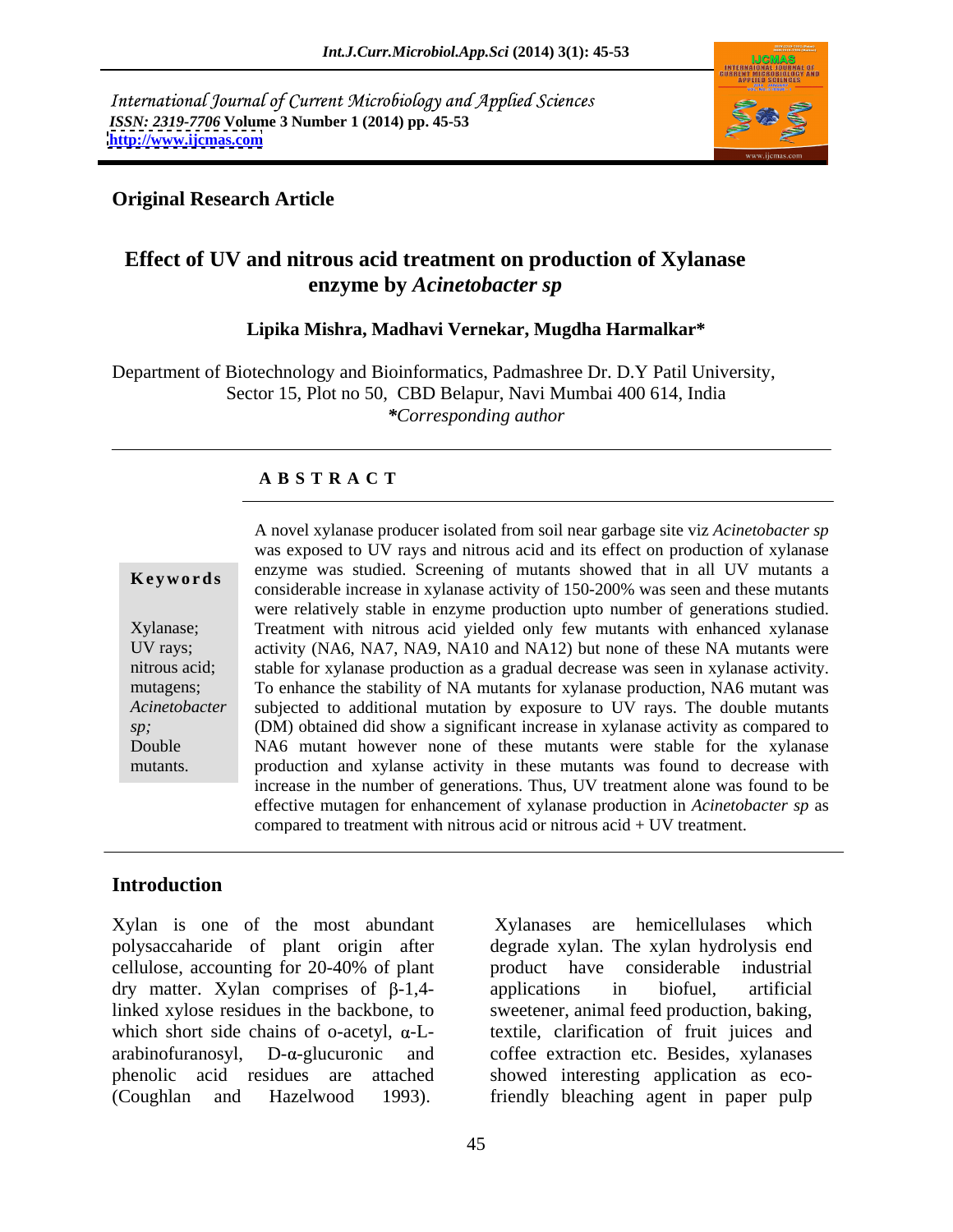Microorganisms are preferred sources of xylanases because of their easy availability, large quantities, their specificity and low cost of production **Microorganism and growth media** (John et al.2001). Many microorganisms including bacteria, fungi and *Acinetobacter* sp was grown on Xylan actinomycetes are known to produce complete media (XCM) (Xylan 1%, different type of xylanases and the nature Peptone 0.5%, CaCl<sub>2</sub> 0.2 g/l, K<sub>2</sub>HPO<sub>4</sub> 0.2 of enzymes varies among different g/l, MgSO<sub>4</sub> 0.2 g/l, MnCl<sub>2</sub> 0.02 g/l, Agar organisms (Garg et al. 1998, Gessesse and 2%) at 37°C for 24h. (Singh D. et al Mamo et al. 1998, Inagaki et al. 1998, 2012). Subculturing of cells was done at Ishihara et al. 1997, Lopez et al. 1998, an interval of 15 days.<br>Puchart et al. 1999).

Large-scale cultivation of fungi is often rays difficult because of slow generation time, coproduction of highly viscous polymers, and poor oxygen transfer (Margaritis and nm) was centrifuged at 2500 rpm for 10 Zajic 1978). Xylan degrading bacteria min. The cells were washed and re includes strains of *Aeromonas*, *Bacillus*, suspended in saline. 1ml of cell suspension *Bacteroides*, *Cellulomonas*, *Microbacterium*, *Paenibacillus*, *Ruminoccocus* and *Streptomyces* (Rapp lamp pre-stabilized for 30 min) for varying and Wagner 1986). Most of the wild strains which have potential use in sec) at a distance of 30 cm (all other light industrial fermentation processes are sources were cut off during UV treatment). subjected to industrial strain improvement UV exposed cells were kept in dark for an programme to make the fermentation bour to avoid photoactivation, process economical. Although genetic engineering has made a significant on the XCM. The plates were incubated at contribution to strain improvement,  $37^{\circ}$ C for 24 h. random mutagenesis is still a cost effective procedure for reliable short-term The survival colonies were counted and strain development and is frequently the the dose survival curve was plotted for method of choice. In the present study, we time of UV exposure against percent have studied the effect of UV rays and survivals. The mutation frequency was Nitrous acid on production of xylanase mentioned to be high when survival rate enzyme by *Acinetobacter* sp.  $\mu$  was between 0.1% and 10% (Hopwood et

Xylan (birchwood) was obtained from using enzymanc assay. SRL. All the other chemicals were of

industries (Viikari *et al*., 1994, Li *et al*., 2010). reputed commercials. Culture media analytical grade and were procured from ingredients of bacteriological grade were procured from reputed commercials.

## **Microorganism and growth media**

2012). Subculturing of cells was done at an interval of 15 days.

## **Treatment of Acinetobacter sp with U.V rays**

10 ml of 16 h old culture (O.D. 0.4 at 600 was dispensed in flat bottom sterile petridishes and exposed to UV rays (40W time intervals (20, 30, 40, 50, 60 and 120 hour to avoid photoactivation,<br>appropriately diluted in saline and plated  $37^{\circ}$ C for 24 h.

**Materials and Methods** plates showing less than 1% survival rate was between 0.1% and 10% (Hopwood et al. 1985). Colonies were selected from the and were screened for xylanase enzyme using enzymatic assay.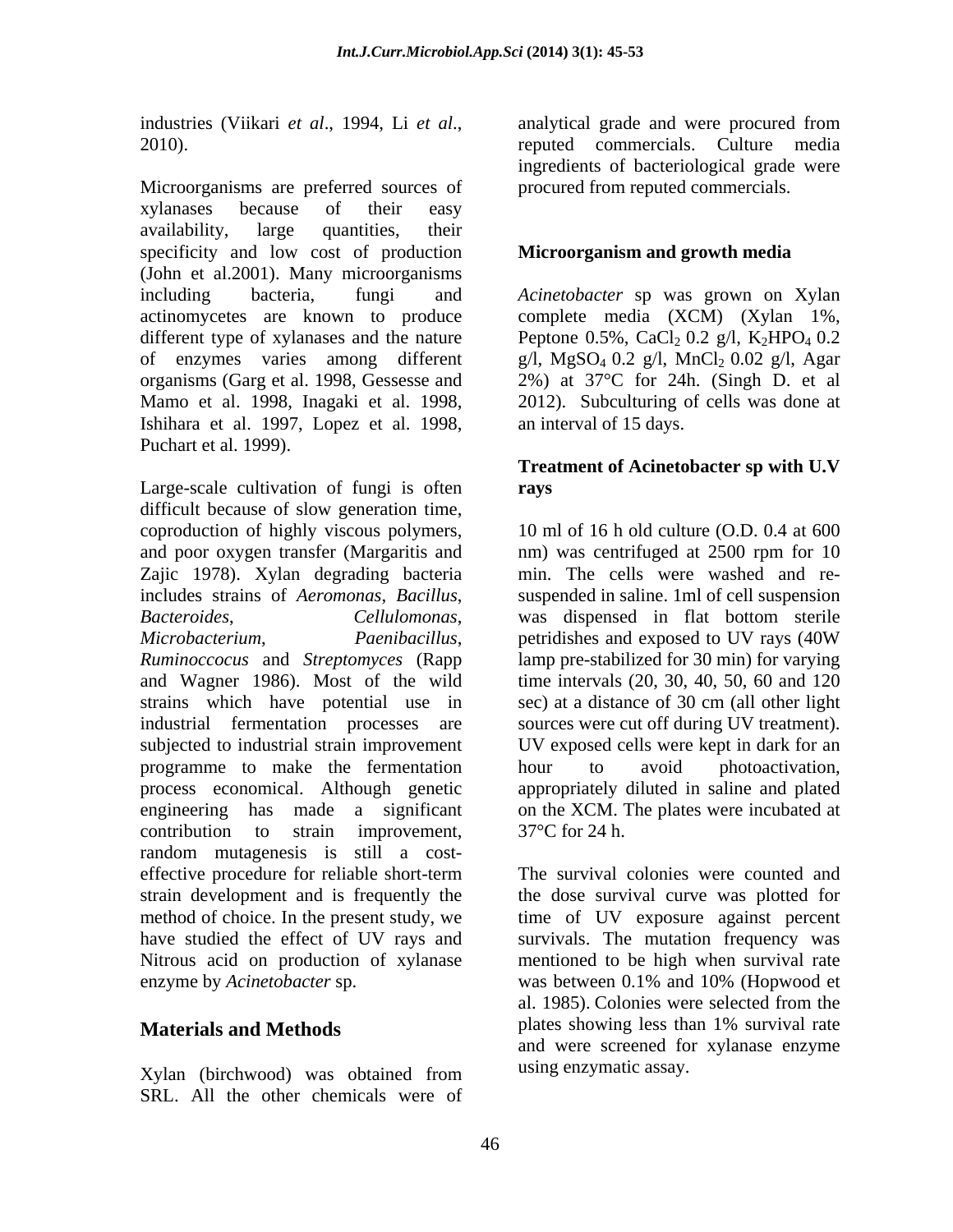Cells were centrifuged and the cell pellet samples (100° C/ 10 min) were used as obtained was washed twice with phosphate buffer (0.2 M pH 7).  $10^8$ cells/ml were re-<br>reaction mixture was mixed with 1 ml of suspended in a mixture of 0.9 ml of acetate DNSA solution, boiled for 15 minutes and buffer (0.1 M, pH 6.8) and 0.1 ml of the absorbance was measured at 540 nm sodium nitrite (5mg/ml), which generates against enzyme blank. One unit of mutagenic agent (nitrous acid). The cells xylanase activity was defined as the were incubated in this mixture at 37°C for amount of enzyme required to liberate varying time intervals from 30-120 min. 1µM xylose per minute under given At each time interval, cells were washed experimental conditions. Substrate alone with phosphate buffer (pH 7.0) to remove and inactivated enzyme were used as the traces of mutagen, and finally re suspended in 1ml of phosphate buffer.<br>Cells were adequately diluted and plated **Stability studies of mutants** on XCM agar plates. After incubation at 37°C for 24 h, the survival colonies were The production of xylanase by UV counted and the dose survival curve was mutants, nitrous acid mutants and double plotted for time of NA exposure against mutants was studied for a period of 5 percentage of survivals. The plates months  $(7-12<sup>th</sup>$  generations). Mutants were showing 1% survivors were further maintained on XCM and sub-cultured after screened for xylanase activity. every 15 days for each batch of enzyme

### **Treatment of Nitrous acid (NA) mutant with UV rays**

The NA6 mutant was used for UV The xylanase activity was assayed at each treatment.  $10^8$  cells/ml was exposed to UV seneration and was expressed as mean $\pm$ rays for 1 min at a distance of 30 cm. The S.E. The increase in xylanase activity was cells after UV exposure were treated as mentioned above. The suvival colonies obtained were designated as double mutants (DM) which were further

# **Xylanase activity assay**

solution of birchwood xylan as a substrate and the amount of reducing sugar released<br>was determined by the dinitrosalic value calculated. Almost 99% lethality was seen was determined by the dinitrosalicyclic acid (DNSA) method (Miller 1959), using xylose as standard. 0.3 ml of the culture supernatant was mixed with 1.6 ml of 1% (Fig. 1 and Fig. 2). The survival population

**Treatment of Acinetobacter sp with** w/v xylan dissolved in phosphate buffer **Nitrous acid** (NA)  $(0.2 \text{ M pH 7})$  and incubated at 50° C in a cells/ml were re- reaction mixture was mixed with 1 ml of water bath for 30 min. Inactivated enzyme blank. After 30 min incubation, 1 ml of the DNSA solution, boiled for 15 minutes and the absorbance was measured at 540 nm controls.

### **Stability studies of mutants**

maintained on XCM and sub-cultured after assay.

# **Statistical analysis**

calculated as percentage of control.

# **Results and Discussion**

### screened for xylanase enzyme. **Effect of UV rays and nitrous acid on cell viability and xylanase production**

Xylanase activity was assayed using 1% organism, Acinetobacter sp was exposed A novel isolate of xylanase producing organism, *Acinetobacter sp* was exposed to UV rays and NA for varying time intervals and the percent survival was calculated. Almost 99% lethality was seen when exposed to UV rays for 120 sec and for 120 min when exposed to nitrous acid (Fig 1and Fig 2).The survival population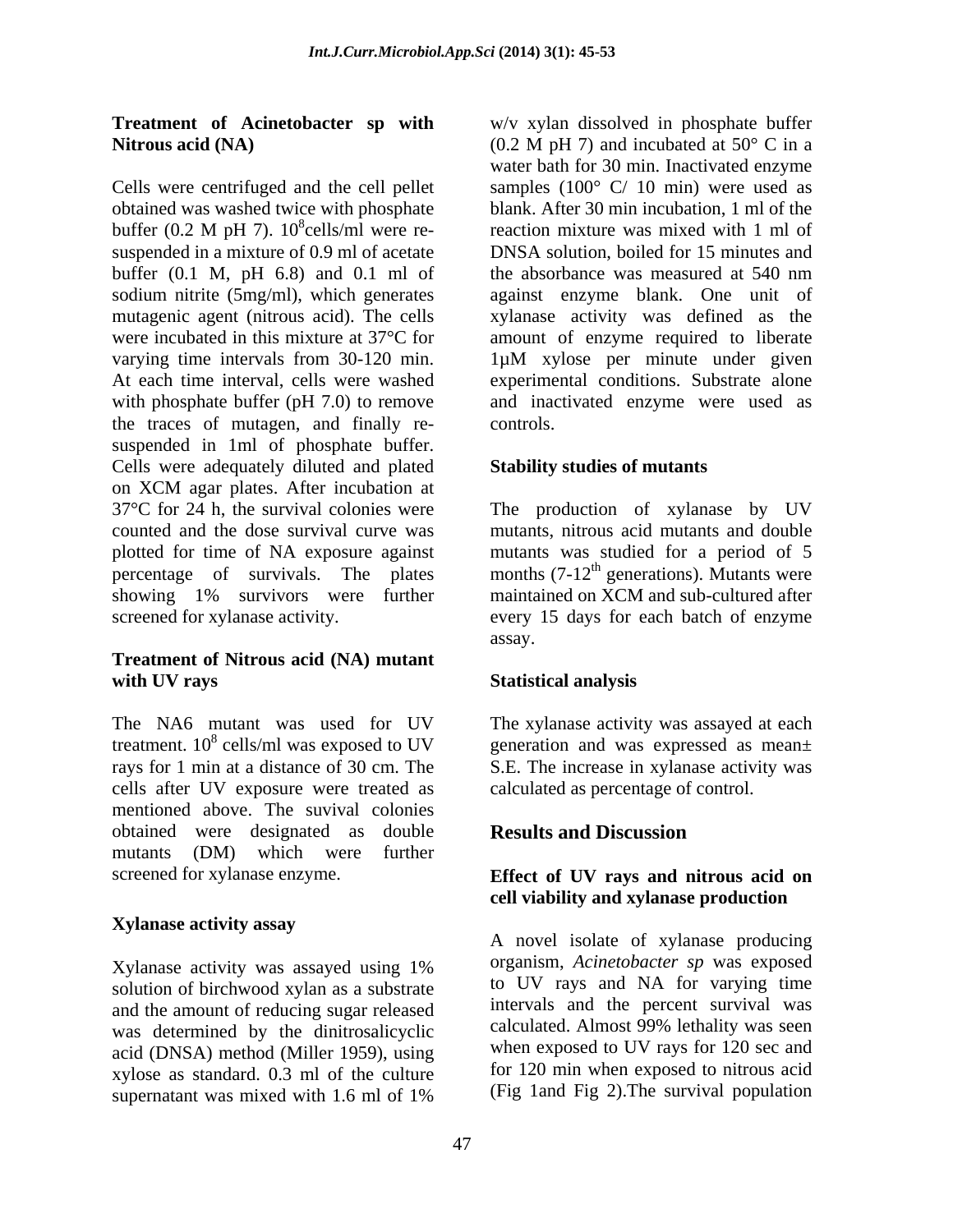after UV exposure varies with the type of whereas in another study a 1.5 fold reported 0.39% viability of *Streptomyces* lethality (94-99%) (Ghribi et al. 2004). *Penicillium pinophillum*, dextranase

Survivor colonies were randomly selected Lipomyces starkeyi and amylase and screened for xylanase production by production by Aspergillus foetidus enzymatic assay. All the UV mutants wild type strain (Fig 3). Amongst the 2010. various UV mutants, UV2 mutant showed a significant increase in xylanase activity activity with an average percent increase

The stability of these UV mutants for xylanase activity as compared to wild xylanase production in *Acinetobacter sp*. with the wild type strain (Steiner 1998). The mutants exhibiting 18.4% increased The UV mutants obtained in our study activity compared with the wild strain showed 2-3 fold increase in xylanase activity as compared to wild strain

strain under study. Mohamed et al. 2011 increase in xylanase activity was seen in *sp* when exposed to UV rays for 180 sec. mutation (Kumar et al. 2009). UV Vegetative cells of *Bacillus thuringiensis* mutagenesis had also been used for were shown to be sensitive to UV and enhancing yield of other microbial nitrous acid as shown by high frequency of enzymes e.g., cellulase production by showed considerable increase in xylanase  $\qquad$  failed to enhance the yield of  $\alpha$ -amylase in activity of 150-200% as compared to the B. amyloliquifaciens as reported Haq et al. *Thermomyces lanuginosus* upon UV *Penicillium pinophillum*, dextranase production by constitutive mutant of *Lipomyces starkeyi* and amylase production by *Aspergillus foetidus* (Talkhan 2000). However UV treatment *B. amyloliquifaciens* as reported Haq et al. 2010.

with an average percent increase of 178% of xylanase activity. Some NA mutants whereas UV1, UV4, UV5 and UV7 also showed poor to marginal increase in showed considerable increase in xylanase enzyme activity (data not shown) while of 150 -160% as compared to wild type mutants showed a considerable increase in strain. xylanase activity with an average percent xylanase production was studied using mutants for xylanase production was enzymatic assay. All the UV mutants assayed till  $12<sup>th</sup>$  generation. NA mutants showed stable xylanase production for which showed poor to marginal increase in number of generations studied suggesting xylanase activity, a further drop in enzyme the stability of these mutants for xylanase activity was seen (data not shown). production (Fig 3). The UV2 mutant Although NA6, NA7, NA9, NA10 and showed a maximum of 230% increase in NA12 showed considerable increase in strain. Thus UV irradiation was found to were stable for xylanase production and be effective mutagen in enhancing the showed a gradual decrease in xylanase UV muatagenesis studies was also done by increased (Fig 4). In another study for many other groups for strain improvement. enhancement of lipase production in UV muatagenesis studies of *Penicillium Aspergillus niger* by ultraviolet (UV) and *purpurogenum* was also shown to enhance hitrous acid mutagenesis, enhanced lipase xylanase activity by 181% as compared NA mutants showed varied enhancement of xylanase activity. Some NA mutants NA6, NA7, NA9, NA10 and NA12 increase of 130 -180% as compared to wild strain (Fig 4). The stability of these generation. NA mutants NA12 showed considerable increase in xylanase activity, none of these mutants activity as the number of generations production was observed in nitrous acid mutants exhibiting 18.4% increased<br>activity compared with the wild strain (John et al. 2001**).**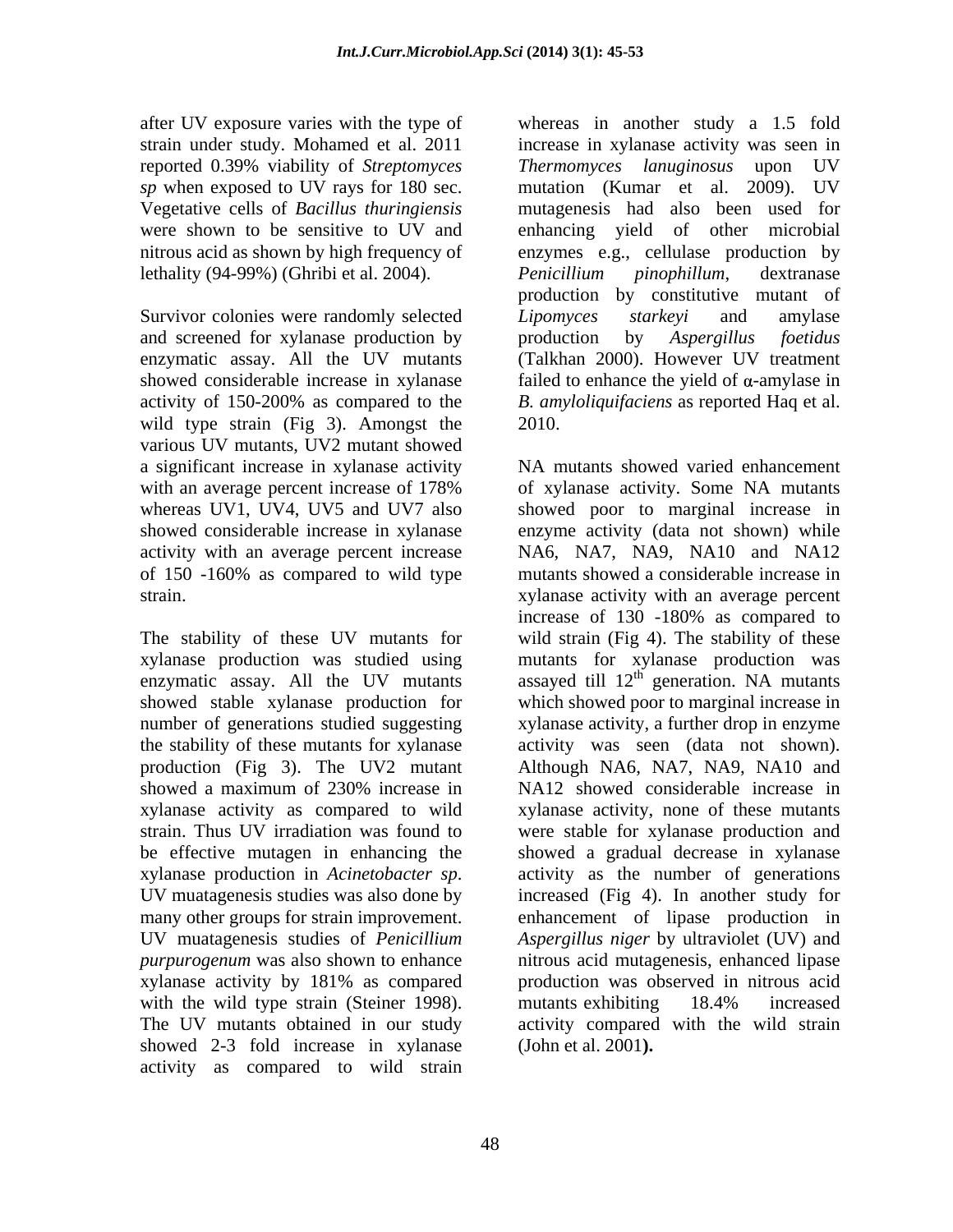**Figure.1** Effect of UV rays on *Acinetobacter sp*. Cells were exposed to UV source (40 W lamp at a distance of 30 cm) and the percent survival population plotted at different time intervals showed 99% lethality at exposure time 60 to 120 sec.



**Figure.2** Effect of nitrous acid *on Acinetobacter sp.* Cells were treated with a mixture of acetate buffer and sodium nitrite for varying time intervals. The percent survival population was plotted against time shows 99% lethality at exposure time of 60 to 120 min.

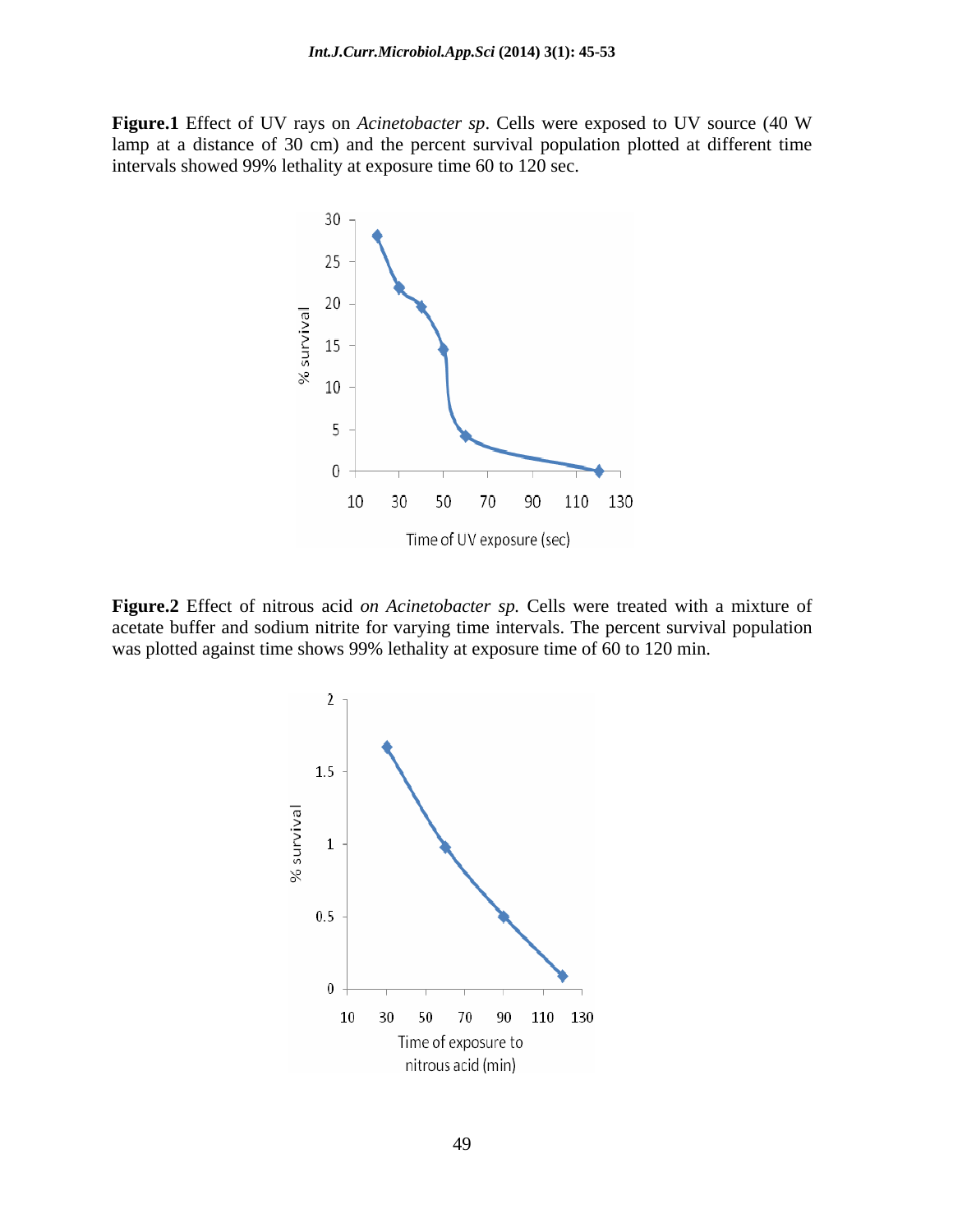**Figure.3** Xylanase activity in UV mutants. The xylanase activity (U/ml/min) in UV mutants was assayed by DNSA method. The percent increase in xylanase activity of all UV mutant at each generation was calculated against wild type strain.



**Figure.4** Xylanase activity in NA mutants. The xylanase activity (U/ml/min) in all the NA mutants was assayed by DNSA method. The percent increase in xylanase activity of all NA mutant at each generation was calculated against wild type strain.

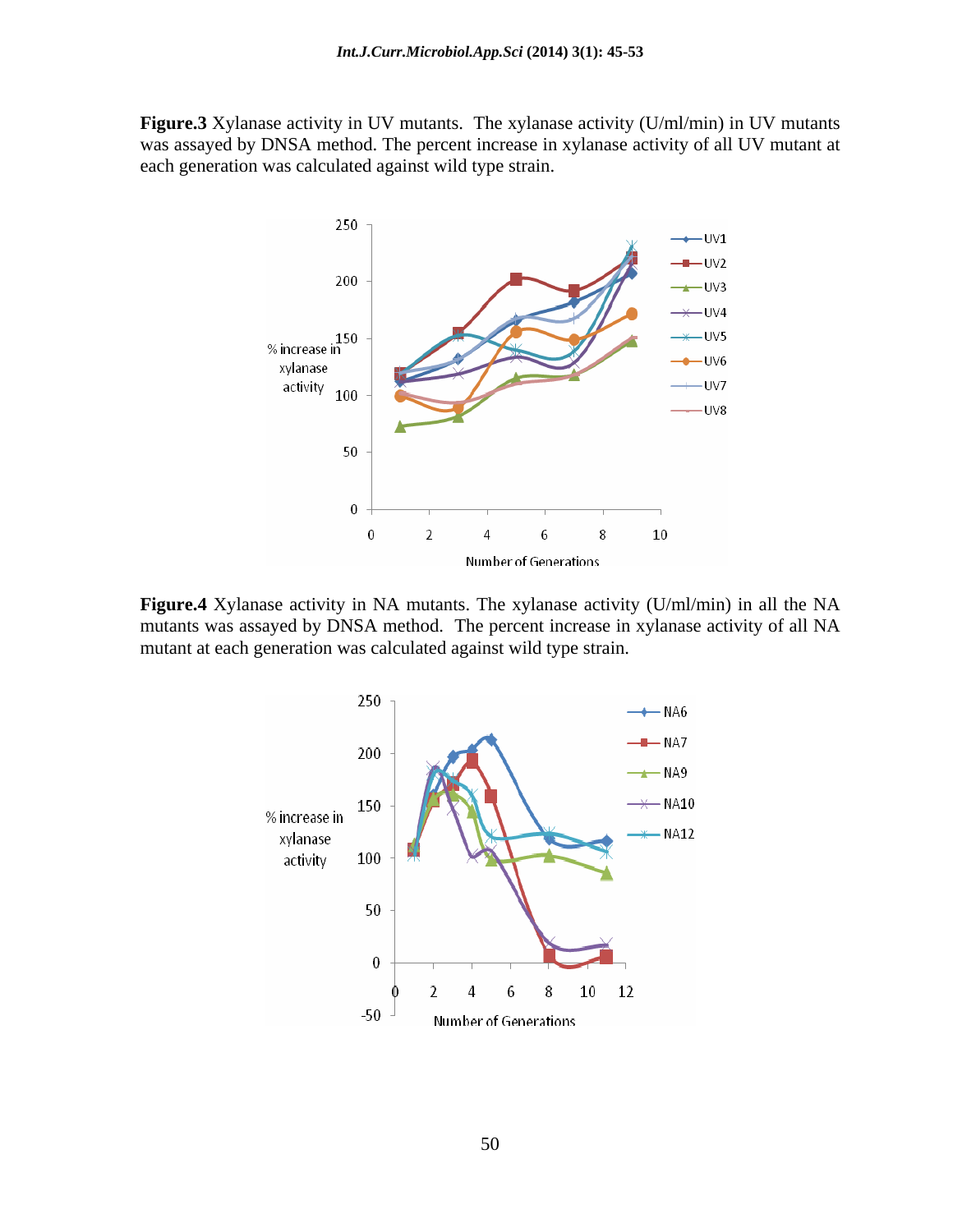**Figure.5** Xylanase activity in DM mutants. The average xylanase activity (U/ml/min) of all the DM mutants was assayed by DNSA method. The percent increase in xylanase activity of each DM mutant was calculated against NA6 mutant.



xylanase production, NA6 mutant was galactosidase and 1.58 fold increase in the exposed to UV rays. Double mutant (DM) colonies were randomly picked up and (Pavani et al. 2009).In our study, the assayed for xylanase activity. Two mutants viz DM1 and DM5 showed a UV rays did increase the xylanase negligible increase in xylanase activity production in these mutants however the whereas mutants DM2, DM3, DM4 and stability of these mutants for xylanase DM6 showed a significant increase in xylanase activity of about 80 to 120%, however xylanase activity was found to Thus, the present study shows that random

when subjected to UV light and nitrous acid for further improvement of  $\beta$ galactosidase yield, a 2.16 fold increase in

To enhance the stability of NA mutants for the production of intracellular  $\beta$ the production of intracellular  $\beta$ extracellular  $\beta$ -galactosidase was obtained combined treatment of nitrous acid and production was not improved.

decrease after few generations suggesting mutagenesis methods can yield mutants the unstability of these mutants for with enhanced xylanase activity and UV xylanase production (Fig 5). rays alone is a very effective mutagen for In one of the study, *Aspergillus flavus Acinetobacter sp* as compared to treatment when subjected to UV light and nitrous with nitrous acid or nitrous acid + UV enhancement of xylanase production in *Acinetobacter sp* as compared to treatment with nitrous acid or nitrous acid + UV treatment.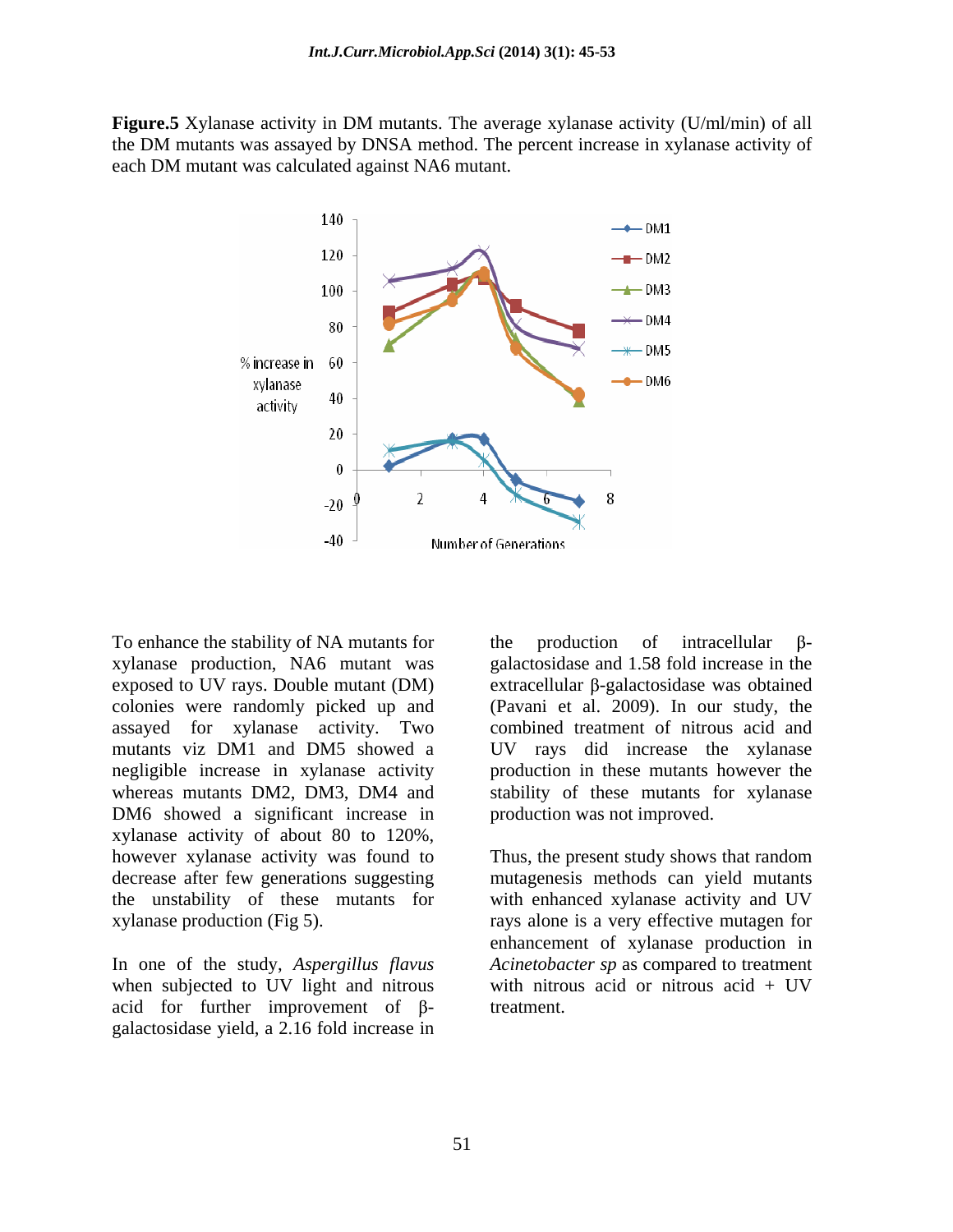- biology and applications*.* Biotechnol Appl Biochem. 17: 259-289.
- Garg, A., Roberts, J., and McCarthy, A. Comparison with Two Commercial Enzyme Preparations on Birchwood Kraft Pulp. Enzyme and Microbial
- Purification and characterization of an
- Ghribi,D., Zouari, N. and Jaoua, S. 2004. production through mutagenesis of Bacillus thuringiensis by u.v. and
- alpha amylase from a randomly Biotechnology: 50 (2): 284-287. as a desizer in textile industry. Pak. J.
- Hopwood, D., Bibb, M., Chater, K. et al.  $20: 939-1001$ .<br>1985. In Genetic manipulation of Miller, G. 1959. Use of Dinitrosalicylic *Streptomyces*. *A laboratory manual.*
- Inagaki, K., Nakahira, K., Mukai, K., Reducing<br>
Tamura T. Tanaka H. 1998 Gene 426–428. Tamura, T., Tanaka, H. 1998. Gene cloning and characterization of an
- Ishihara, M., Tawata, S., and Toyama, S. 1997. Purification and some properties of a thermostable xylanase from

**References** thermophilic fungus strain HG-1. J Ferment Bioeng: 83: 478-480.

- Coughlan, M., and Hazelwood, G. 1993. John, G., Numbi, R., and Rengarajulu, P.  $\beta$ -1, 4-D-Xylan-degrading enzyme 2001. Strain improvement of systems: Biochemistry, molecular *Aspergillus niger* for enhanced lipase John, G., Numbi, R., and Rengarajulu, P. 2001. Strain improvement of production. J. Gen. Appl. Microbiol: 47 (4), 181-186.
	- 1998. Bleach Boosting Effect of Singh, S. 2009. Production of  $\beta$ -<br>Cellulase-free Xylanase of Xylanase by a Thermomyces Cellulase-free Xylanase of *Streptomyces Thermoviolaceus* and its lanuginosus MC 134 mutant on corn<br>Comparison with Two Commercial cobs and its application in Kumar, K., Manimaran, A., Permaul, K., Singh, S. 2009. Production of  $\beta$ xylanase by a Thermomyces lanuginosus MC 134 mutant on corn cobs and its application in biobleaching of bagasse pulp. J Biosci Bioeng: 107(5): 494-498.
- Technology. 22: 594-598. Li, X., She, Y., Sun, B., Song, H., Zhu, Y., Gessesse, A., and Mamo, G. 1998. Lv, Y., and Song, H. 2010. alkaline xylanase from Micrococcus sp. AR-135. J Ind. Micrbiol from *Streptomyces rameus* L2001 and Biotechnol. 20: 210-214. its biobleaching effect on wheat straw Lv, Y., and Song, H. 2010. Purification and characterization of a cellulase-free, thermostable xylanase pulp. Bioch. Engin. J: 52: 71-78.
- Improvement of bioinsecticides Lopez- Fernandez, C., Rodriguez, J., Ball, nitrous acid affecting metabolic affinity binding of xylanases to oat pathways and/or delta-endotoxin spelt xylan in the purification of synthesis. J. Appl. Microbio: 97(2): endoxylanase CM-2 from 338-46. Streptomyces chattanoogensis CECT Haq, I., Ali, S., et al. 2010. Production of 3336. Applied Microbiology and A., Copa-Patino, J., Perez-Lebic, M., Arias, M. 1998. Application of the endoxylanase CM-2 from 3336. Applied Microbiology and Biotechnology: 50 (2): 284-287.
	- induced mutant strain of *Bacillus* Margaritis, A., and Zajic, J. 1978. Mixing,<br>amylolique faciens and its application mass transfer, and scale-up of *amyloliquefaciens* and its application mass transfer, and scale-up of as a desizer in textile industry Pak I polysaccharide fermentations. Bot: 42(1): 473-484. Biotechnology and Bioengineering: Margaritis, A., and Zajic, J. 1978. Mixing, mass transfer, and scale-up polysaccharide fermentations. 20: 939–1001.
		- Miller, G. 1959. Use of Dinitrosalicylic Acid Reagent for Determination of Reducing Sugar. Anal. Chem; 31 (3): 426 428.
	- acidic xylanase from *Acidobacterium capsulatum*. Process Biochem: 62 (6): <sup>2011</sup> 2011. Improvement of cellulose free<br>1061-1067 **Australian** 1061-1067. Mohamed, S., Talkhan, F., Mohamed, F., Abouzied, A., and Abdel-Razik, A. 2011. Improvement of cellulose free xylanase production. Australian Journal of Basic and Applied Sciences: 5 (5): 1045-1050.